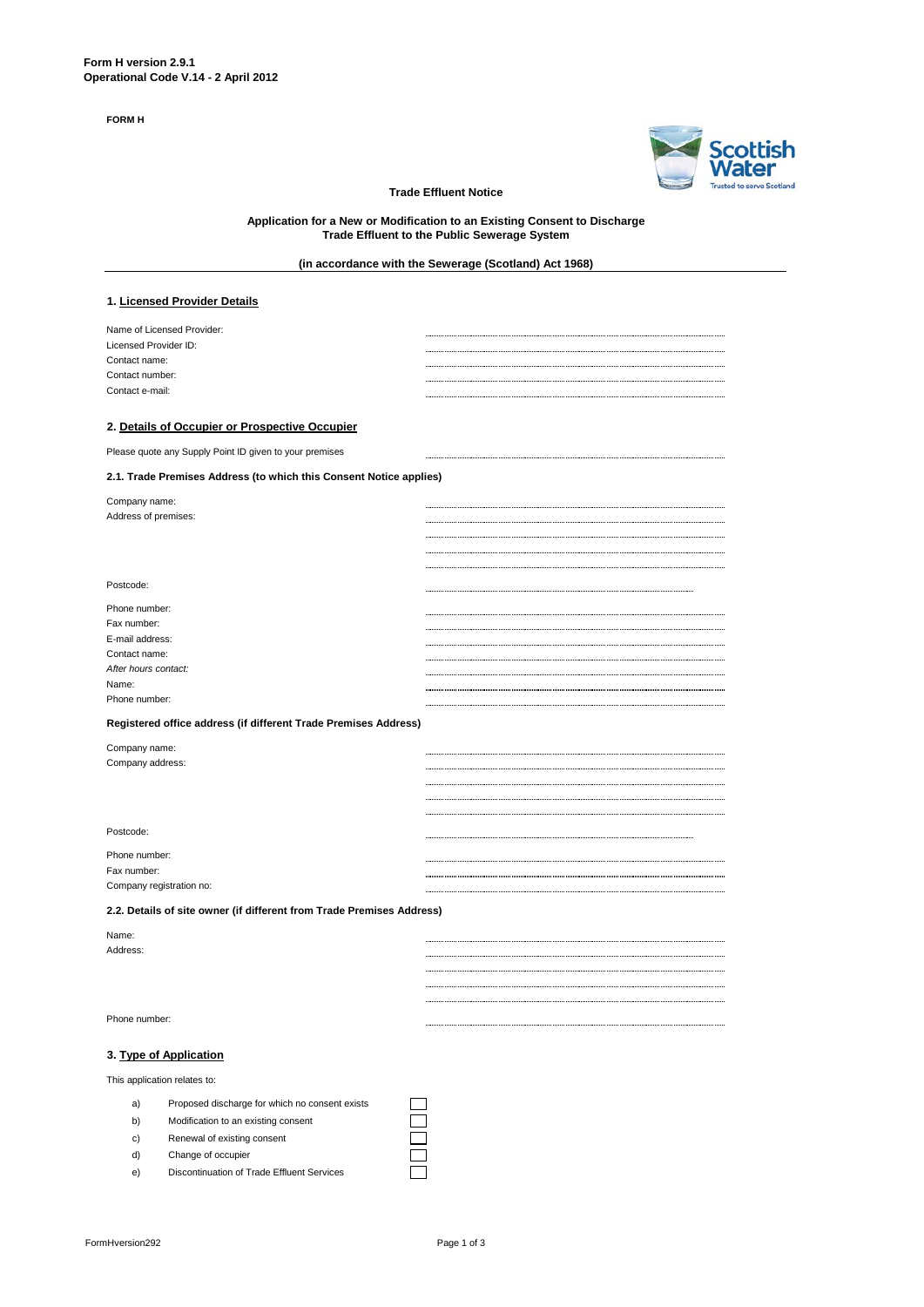| Termination of consent |  |
|------------------------|--|
|                        |  |

# **4. Trade Effluent Description**

| Trade conducted at the premises:                                                                                                      |                        |  |
|---------------------------------------------------------------------------------------------------------------------------------------|------------------------|--|
|                                                                                                                                       |                        |  |
|                                                                                                                                       |                        |  |
|                                                                                                                                       |                        |  |
|                                                                                                                                       |                        |  |
|                                                                                                                                       |                        |  |
| Describe in detail the processes from which Trade Effluent arises                                                                     |                        |  |
|                                                                                                                                       |                        |  |
|                                                                                                                                       |                        |  |
|                                                                                                                                       |                        |  |
|                                                                                                                                       |                        |  |
| Effluent treatment to be given at site: (e.g. Oil separation, Balancing, pH correction, Chemical or Biological treatment)             |                        |  |
|                                                                                                                                       |                        |  |
|                                                                                                                                       |                        |  |
|                                                                                                                                       |                        |  |
|                                                                                                                                       |                        |  |
| Nature, composition & temperature of Trade Effluent draining to public sewer:                                                         |                        |  |
|                                                                                                                                       |                        |  |
|                                                                                                                                       |                        |  |
|                                                                                                                                       |                        |  |
|                                                                                                                                       |                        |  |
| Chemicals stored on site: (list on separate sheet if necessary)                                                                       |                        |  |
|                                                                                                                                       |                        |  |
|                                                                                                                                       |                        |  |
|                                                                                                                                       |                        |  |
|                                                                                                                                       |                        |  |
| Maximum quantity to be discharged: (m <sup>3</sup> per 24 hours)                                                                      |                        |  |
| Maximum rate of discharge: (litres per second)                                                                                        |                        |  |
| Period(s) of discharge: (normal working hours during day)                                                                             |                        |  |
|                                                                                                                                       |                        |  |
| Method of measuring discharge flow (please indicate if there is a flow meter and give details of type, make and model if appropriate) |                        |  |
|                                                                                                                                       |                        |  |
|                                                                                                                                       |                        |  |
|                                                                                                                                       |                        |  |
|                                                                                                                                       |                        |  |
| Proposed starting date for discharge<br>(or approximate starting date for an existing discharge)                                      |                        |  |
| 5. Drawings                                                                                                                           |                        |  |
| Please enclose drainage drawings showing point of entry into public sewer, appropriately coloured as follows:                         |                        |  |
| Red - Public sewer                                                                                                                    | Blue - Surface water   |  |
| Green - Trade Effluent                                                                                                                | Brown - Domestic waste |  |
|                                                                                                                                       |                        |  |
| 6. Water consumption                                                                                                                  |                        |  |

| Average water consumption $(m^3$ per day)                                                                             |  |
|-----------------------------------------------------------------------------------------------------------------------|--|
| Average consumption from sources other than public supply<br>(e.g. borehole, river, sea etc.) $(m^3 \text{ per day})$ |  |
| Average number of days worked per week and weeks per year                                                             |  |
| Any regular or seasonal closure                                                                                       |  |